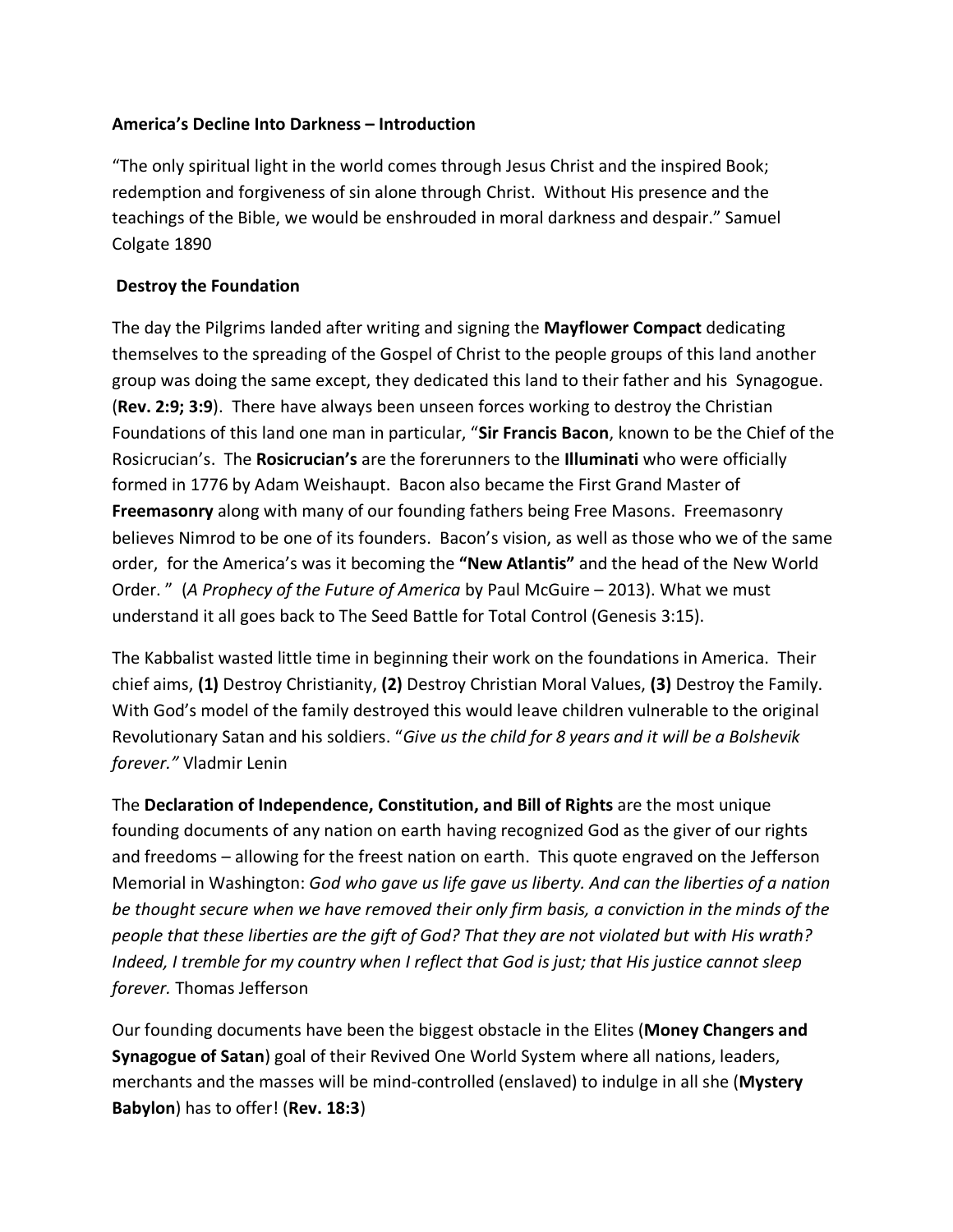The slow dismantling of the U.S. Constitution had begun almost as soon as it was ratified on June 21, 1788, one decision by Nine Appointed not elected Free Masons sitting as Judges in the Supreme Court sealed the destruction of our nation. The decision in 1947 *Everson v. Board of Education* - **"separation of church and state"**- where precedent, and original intent of our laws and statutes were ignored and given new and evolved interpretations declaring without doubt our plan as a nation to do evil against God (**Nahum 1:11**). From 1941-1971 these men appointed by Presidents Roosevelt and Truman took God, Prayer, and the Bible out of the Public Schools. *The Cabalist understood that the best Revolutionaries are youth absent of any moral (Christian) foundations.*

America, probably the most blessed nation in human history was slowly infiltrated just as the early church by those we could compare to the **Nicolaitans**. A slow and steady attack first on the American Universities which were all seminaries for the grooming of future minsters of the Christian faith. These Nicolaitans brought in their paganism wrapped in Christian Lite philosophies (**Existentialism** - there is no absolute truth - Søren Kierkegaard (1813-1855), **Higher Criticism** – Bible can't be trusted human reason can - Julius Wellhausen (1844-1918) , **Postmodernism** – Truth is neither absolute nor binding over the entire globe, but merely situational and subjective - Friedrich Nietzsche (1844-1900). From the university to the pulpits, to the congregations, family, and finally the children the slow chiseling away of the rock we had been found upon. Slowly Americans turned their back on God, His Scriptures and His Son as the dark forces manipulated the masses through the compromised ministers of the gospel. David Breese in his book Seven Men Who Rule the World from the Grave states it this way: *A careful neglect of Calvary, the blood of Christ, divine forgiveness, original sin, and other great Christian themes. Salvation becomes experience-oriented, theology becomes contextual, and ultimate truth becomes contradictory. They announce that Jesus Christ came into the world to bring economic liberation to the oppressed masses of the earth.*

America having heard His sayings yet ignored them and ultimately dismissed them for the lie has found its house resting upon the sand. Our house having rejected God, His Son and His Word, will not be able to withstand the rain, floods, or the wind that are now pressing against us and soon the US will be a byword among nations! (**Matt. 7:25-27; Deut. 28:37; Judges 21:25;**  *Proverbs 14:12)*

### **Same Old Lie**

As we just covered before a nation, rulers and the people turn from God there has been occurring a creeping in of a lie. We also know who the "father of lies" is, Satan (John 8:44). Satan's chief aim's were to Undermine God's Authority and convince us there is No Judgment. Satan and Eve no doubt had been in conversation before this conversation and in times past for she had no objection to the reptile with speech. To reach his goals he seeks the person in a